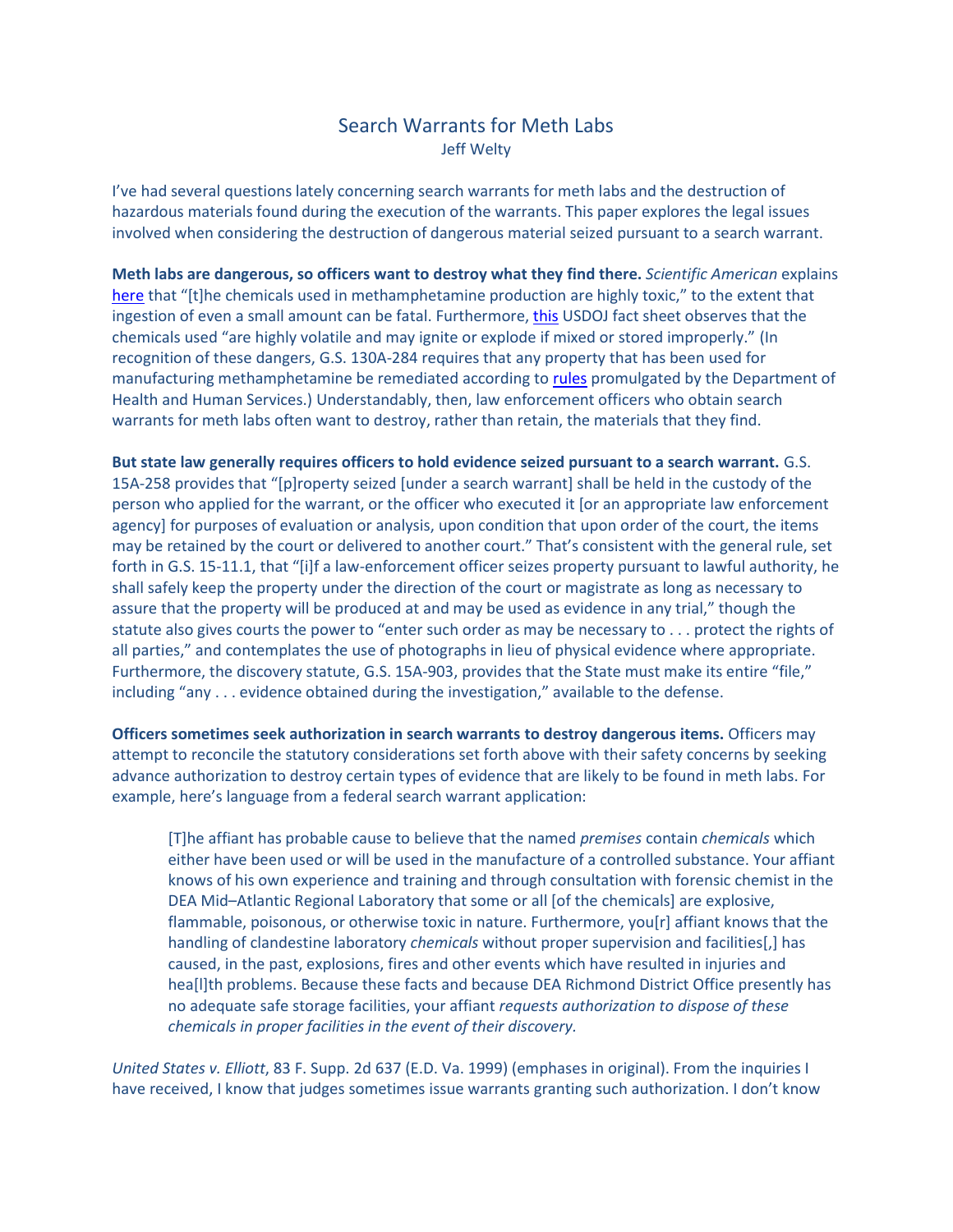whether warrant applications of this kind are ever presented to magistrates, but I think that it is a better practice to take them to judges, given the greater authority that judges have over the disposition of evidence prior to trial.

**Is that proper?** Defendants in meth cases sometimes argue that the immediate destruction of evidence deprives them of the opportunity to examine or test the evidence for exculpatory material. Perhaps the residue in a destroyed flask would have been something innocuous, or perhaps a destroyed chemical jar would have been free of the defendant's fingerprints. This argument can be framed as a statutory discovery issue or as a constitutional due process issue, or both. I don't think there's a North Carolina case that's very helpful. The most analogous cases may be those involving the destruction of large quantities of marijuana while preserving samples. Of particular note is *State v. Johnson*, 60 N.C. App. 369 (1983), where officers seized almost 5,000 pounds of marijuana pursuant to a search warrant, and obtained what appears to have been an *ex parte* court order the next day for destruction of the marijuana. All but a fraction of it was destroyed, and the defendant subsequently argued that he was deprived of the opportunity to test and weigh the bulk of the evidence. The court of appeals ruled that "the better practice" is to notify the defendant of the State's desire to destroy evidence so that he may object, but found no prejudicial error in that case because the drugs were carefully weighed, measured, and sampled before destruction. *See also State v. Anderson*, 57 N.C. App. 602 (1982) (similar, and stating that "[w]hether the destruction infringes upon the rights of an accused depends upon the circumstances in each case. In this case we consider particularly significant the destruction of the bulk of the marijuana in good faith and for a practical reason, the preservation of random samples, the photographs of the physical evidence, and the failure on the part of the defendants to show that the weight of the marijuana, though a necessary element, was a critical issue [in the case]").

The advent of open file discovery has bolstered *Johnson's* suggestion that providing notice and an opportunity to be heard prior to destruction is desirable. But *Johnson* and *Anderson* involved marijuana, which may be inconvenient or expensive to store but is not hazardous. The argument for preauthorization for the destruction of toxic and potentially explosive chemicals is much stronger. So long as the pre-authorization (1) is limited to genuinely dangerous items, as established by the search warrant application, and (2) is accompanied by common-sense provisions for photographing and documenting the destroyed materials, I would expect a search warrant containing such preauthorization to be upheld by our appellate courts. At least one state has a statutory scheme in place that is consistent with that conclusion. Wash. Code 69.50.511 ("Law enforcement agencies who during the official investigation or enforcement of any illegal drug manufacturing facility come in contact with or are aware of any substances suspected of being hazardous . . . shall notify the department of ecology for the purpose of securing a contractor to identify, clean up, store, and dispose of suspected hazardous substances, except for those random and representative samples obtained for evidentiary purposes. Whenever possible, a destruct order covering hazardous substances which may be described in general terms shall be obtained concurrently with a search warrant. Materials that have been photographed, fingerprinted, and subsampled by police shall be destroyed as soon as practical.").

**What if officers destroy items found in a meth lab** *without* **prior authorization?** Sometimes officers don't seek pre-authorization to destroy dangerous items found in meth labs, but nonetheless proceed to destroy them, or order third-party contractors to destroy them. I have heard the argument that this does not create any concern because the items are never seized as evidence and so fall outside the scope of the statutes discussed above. I don't buy that argument, and most cases that have analyzed this fact pattern have treated the destroyed items as evidence that have been seized. Courts generally have applied the due process framework of *Arizona v. Youngblood*, 448 U.S. 51 (1988), which provides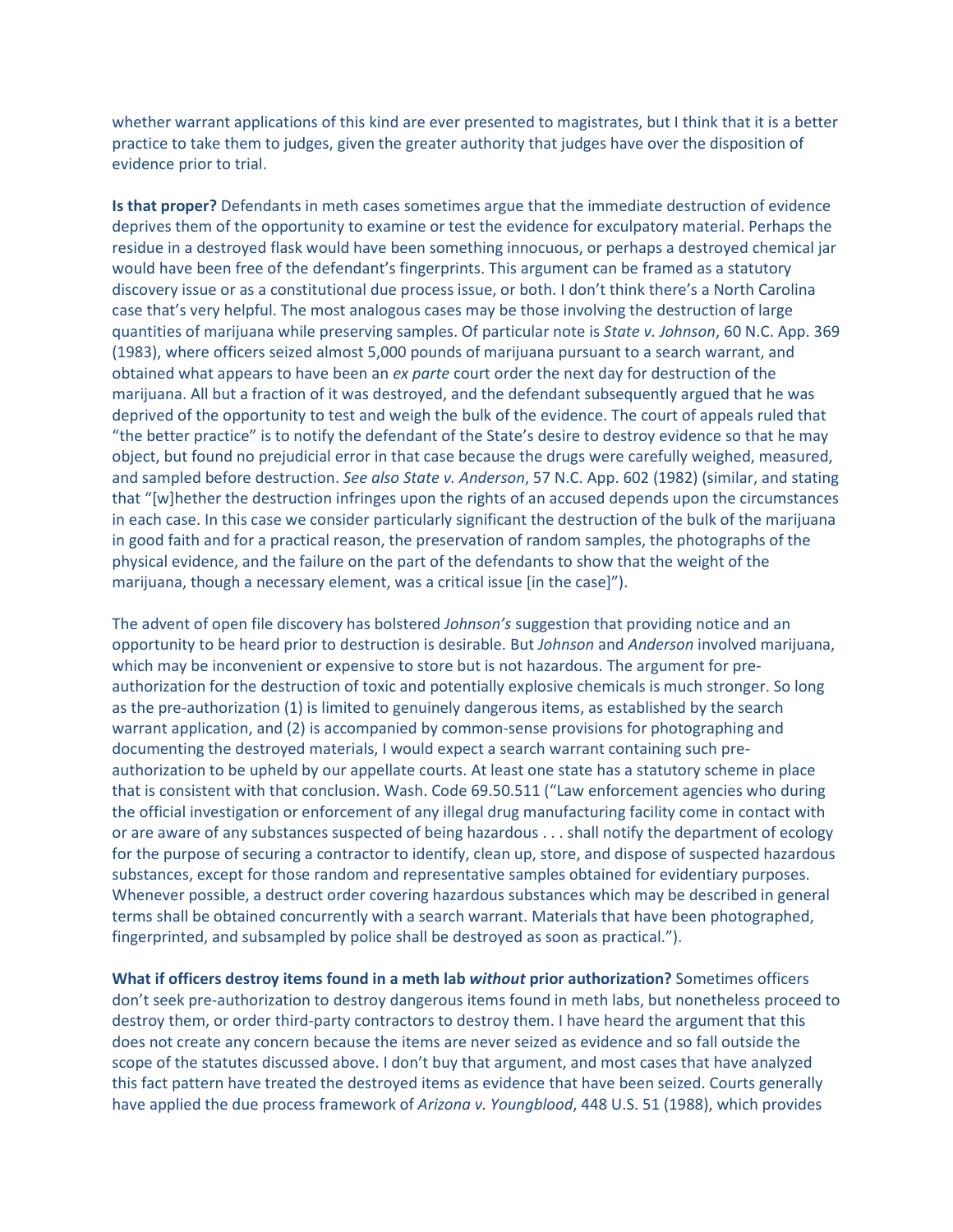that the destruction of potentially useful evidence violates due process only when done in bad faith. (Shea previously blogged about *Youngblood*, and the North Carolina appellate courts' interpretation thereof, [here.](http://nccriminallaw.sog.unc.edu/?p=2134)) Factors that a court might consider when assessing bad faith in this context include how dangerous the destroyed items were; whether the destruction was required by departmental policy; whether appropriate efforts were made to photograph, fingerprint, and inventory the items prior to their destruction; and the extent to which the items had any apparent exculpatory potential.

Once again, as far as I know, there's no North Carolina appellate case on point. The issue was raised in *State v. Toler*, 2008 WL 565509 (N.C. Ct. App. Mar. 4, 2008) (unpublished), but the court determined that the defendant actually had been given an opportunity to examine all of the liquid methamphetamine in that case before most was destroyed, so it didn't need to address whether the need for destruction outweighed the defendant's right to examine the evidence. However, there are quite a few out of state cases, which I have summarized below.

## **No bad faith, or no duty to retain the evidence, was found in the following cases:**

- *State v. Dodd*, 2013 WL 2296168 (Tenn. Ct. Crim. App. May 23, 2013) (unpublished) (defendant moved to suppress "photographs of the precursors of manufacturing methamphetamine that were found during the execution of [a] search warrant"; the items themselves "were collected and later destroyed as hazardous materials"; this was proper as "the items were hazardous materials and could not be preserved for trial"; "[t]he State was not under a duty to preserve the evidence")
- *State v. Jackson*, 2008 WL 2810984 (Wash. Ct. App. Div. 2 July 22, 2008) (unpublished) (officers executed a search warrant at a residence used for manufacturing methamphetamine, and had another state agency destroy certain chemicals and other items they found there, even though state law required that "[w]henever possible, a destruct order covering hazardous substances which may be described in general terms shall be obtained concurrently with a search warrant"; the state later introduced photographs of the destroyed items over the defendant's objection; the appellate court ruled that the evidence was properly admitted because the statute was not mandatory and the officers testified that they had the items destroyed pursuant to their standard procedure and because they did not have "the facilities to handle the ingredients associated with the manufacture of methamphetamine," so there was no bad faith under Youngblood)
- *State v. Tremberth*, 2008 WL 1851094 (Wash. Ct. App. Div. 1 April 28, 2008) (unpublished) (finding no bad faith where officers destroyed items seized from meth lab, apparently pursuant to a court order, albeit without fingerprinting all of the destroyed items)
- *United States v. Varner*, 261 F. App'x 510 (4th Cir. 2008) (unpublished) (explaining that "for due process concerns to arise . . . the destroyed evidence must have some exculpatory value that the agents recognized, and yet nevertheless destroyed"; in order "[f]or [defendant] to demonstrate bad faith on the agents' part, he would have to show that (1) the agents knew that the chemicals were not methamphetamine, but rather an innocuous substance, or (2) the agents understood that the materials were not hazardous and destroyed them on the off chance that the chemicals were not methamphetamine"; while "[t]here [was] little doubt that the [destroyed] chemicals and glass potentially possessed exculpatory value," defendant could not show bad faith by the agents despite the fact that "the DEA agents destroyed the evidence without explicit authorization from the Attorney General as per 21 U.S.C.  $\S 881(f)(2)''$ )
- *United States v. Beckstead*, 500 F.3d 1154 (10<sup>th</sup> Cir. 2007) (police ordered the destruction of items seized from a meth lab pursuant to standard departmental policy; because of that, and